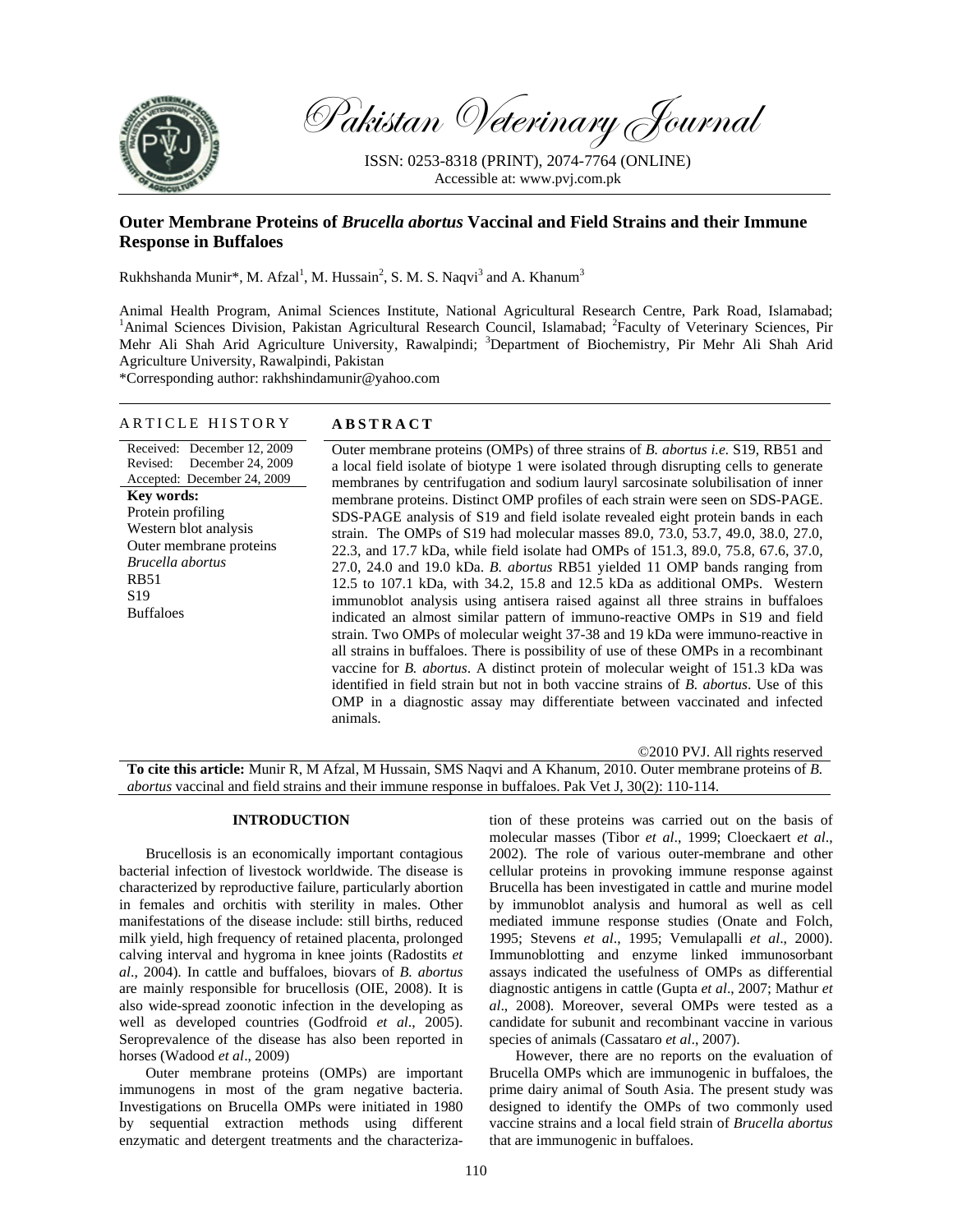# **MATERIALS AND METHODS**

#### **Bacterial strains and cultivation**

Three strains of *B*. *abortus* i.e. avirulent smooth S19 vaccine strain, rough RB51 vaccine strain and a locally isolated biotype 1 strain were used in the present study. Each strain was grown in bulk on trypticase soy agar enriched with 0.1% yeast extract in Roux flasks at 37ºC for 48 hours in 5%  $CO<sub>2</sub>$  atmosphere. Pure culture of each strain was harvested in normal saline and pelleted by centrifugation (1700xg). The pellet of each strain was washed twice with 0.85% normal saline.

# **Preparation of outer membrane proteins enriched fractions**

Outer membrane proteins (OMPs) enriched fractions were extracted following method described by Munir *et al*. (2007). Briefly, the harvested cells (0.5g) were resuspended in 4 ml of 10 mM Hepes buffer (pH 7.4) and sonicated at 100% amplitude at 0.5 minutes interval for four minutes. The cell debris was removed by centrifugation at 1700×*g*. The supernatant was ultra-centrifuged at  $100,000\times g$  and pellet which contained total membrane proteins was re-suspended in 2% sodium lauryl sarcosinate (sarkosyl) detergent and kept at  $22^{\circ}$ C for 60 minutes to dissolve inner membrane proteins. Sarkosyl insoluble fraction was then sedimented by centrifugation at 100,000×*g*. The pellet was washed twice with distilled water, dialyzed against distilled water and stored at -20°C. The protein contents of outer-membrane enriched extract was determined by Lowry's method (Barta, 1993), using bovine serum albumin as standard.

#### **SDS-PAGE**

The OMP fractions prepared from the three strains were subjected to SDS-PAGE (Laemmli, 1970), using 12% separating and 4% stacking gel in a BIO-RAD mini gel system. The protein samples containing 15 µg proteins were treated with sample buffer and loaded in the wells. Protein marker SM 0661 (Fermentas, Canada) was used as molecular marker. The gel was run at 30 mA constant current for 45 minutes in running gel buffer and stained overnight with coomassie brilliant blue. Destaining was done for 2 hours with continuous shaking. The molecular weights of the bands were calculated from the Rf values.

# **Preparation of antisera**

Anti-brucella specific polyclonal sera against each strain were raised in two buffalo heifers following Garin-Bastuji *et al*. (1990). S19, RB51 and field isolate were injected intradermally as  $5 \times 10^9$  living cells. The animals were then given boaster injections of killed cells in incomplete Freund's adjuvant at weekly intervals for 5 weeks. Serum was collected after one week of the last injection and stored in aliquots for further use.

# **Western blotting of OMPs**

Immunoblotting of the OMPs was performed by the method given on web (www. clark. edu/ faculty/ robirtson/ laboratorymethods/ westernblotting). Briefly, OMPs fractionated by SDS-PAGE were transferred on to 0.45 um nitrocellulose membrane using a mini transblot apparatus at 90 volts constant voltage for 0.5 hours in

chilled transfer buffer. After transfer, the membrane filters were placed in blocking buffer containing 3% bovine serum albumin for one hour at room temperature with continuous shaking in separate plastic boxes. Primary antibodies i.e. serum diluted 1:100 against S19, RB51 and field isolate were added and the membranes were incubated at 4ºC overnight with continuous agitation. Nitrocellulose membranes were washed four times with washing buffer. Then 1:1000 diluted second antibody i.e. antibovine IgG horse reddish peroxidase conjugated (Cappel, USA) was added. After incubation for one hour at room temperature with continuous agitation, the membranes were washed twice with washing buffer and placed in 100 ml of freshly prepared diaminobenzadine for 2 to 3 minutes. The reaction was stopped by rinsing in water and the membranes were scanned for permanent record.

## **RESULTS**

## **OMPs of** *B. abortus* **strains**

SDS-PAGE profile of OMPs of all three strains of B*. abortus* is given in Plates 1-3. Eight bands of sarkosyl insoluble fractions (OMPs) of *B. abortus* S19 were detected on the stained gel. These bands included proteins with molecular masses of 89.0, 73.0, 53.7, 49.0, 38.0, 27.0, 22.3 and 17.7 kDa (Plate 1). Among these eight bands, two of the protein bands i.e. 53.7 and 27 kDa stained weakly.

*B. abortus* RB51 exhibited eleven protein bands of high, medium and low molecular weights. Proteins of high molecular mass seen were 107.1 and 74.1 kDa. The medium molecular mass proteins consisted of 53.7, 37.1, 34.2 and 25.7 kDa bands. Low molecular weight bands observed on stained gel of RB51 were of 21.8, 20.4, 18.1, 15.8 and 12.5 kDa (Plate 2). Three protein bands i.e. 107.1, 21.8 and 18.1 kDa seemed to have higher concentrations than the other proteins, as these proteins had relatively densely stained bands in the gel.

Field strain of *B. abortus* yielded eight protein bands of molecular masses 151.3, 89.0, 75.8, 67.6, 37.0, 27.0, 24.0 and 19.0 kDa on the stained gel (Plate 3). Protein bands of 75.8, 67.6 and 19.0 kDa were weakly stained, while the bands having molecular masses 37.0, 27.0 and 24.0 kDa were densely stained.

#### **Western immunoblot analysis of OMPs**

Distinct variations were seen among the immunoreactive OMPs of three *Brucella abortus* strains used in the study. Transblots of S19, RB51 and field isolates against different sera revealed multiple immunoreactive bands. However, sharp reactivity with 37-38 kDa bands was exhibited in all the three strains in each serum.

Immuno-reactive proteins of all three strains using antisera raised against S19 strain are shown in Plate 4. S19 antiserum revealed three distinct antigenic proteins of molecular weights 38.0, 17.0 and 14.0 kDa in S19 and field isolate OMPs. However, 17 kDa protein reactive band was weaker in field isolate than S19. RB51 had maximum number of immuno-reactive proteins against S19 antiserum. These included OMPs of molecular weight 107.0, 38.0, 22.0, 19.0, 17.0, 14.0 and 12.0 kDa.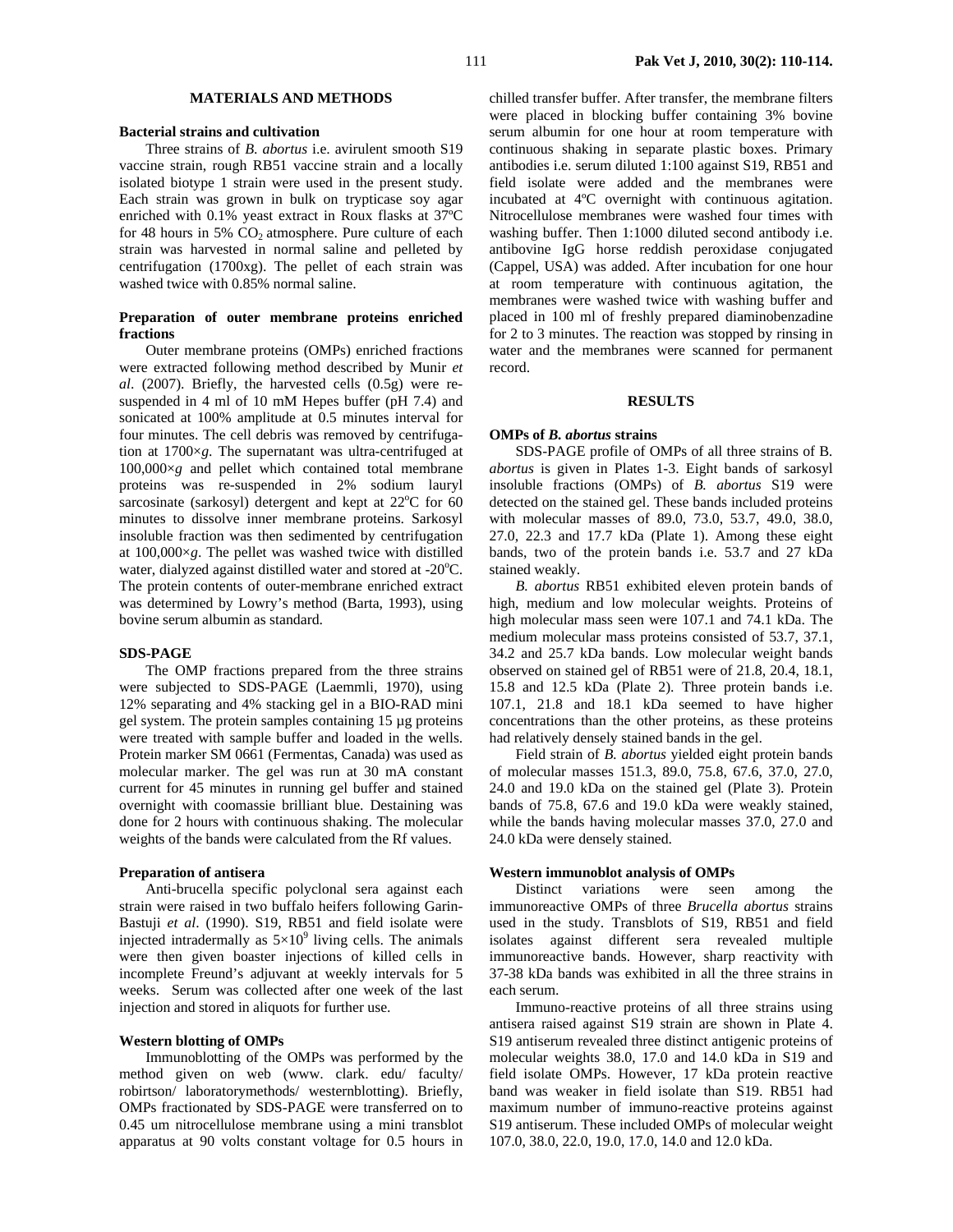



**Plate 1: Outer membrane protein profiles of** *B. abortus* **S19 using SDS-PAGE. Protein marker (0611, Fermentas, Canada) is also shown.** 



**Plate 2: Outer membrane protein profiles of** *B. abortus* **RB51 using SDS-PAGE. Protein marker (0611, Fermentas, Canada) is also shown.** 

**Plate 3: Outer membrane protein profiles of** *B. abortus*  **field isolate (biotype I), using SDS-PAGE. Protein marker (0611, Fermentas, Canada) is also shown.** 



**Plate 4: Westernblot analysis of OMPs of** *B. abortus*  **S19 (Lane II), field isolate (Lane III) and RB51 (Lane IV) with high antibody titre serum raised against S19 in buffaloes. Lane I shows protein markers (SM 0671, Fermentas, Canada).**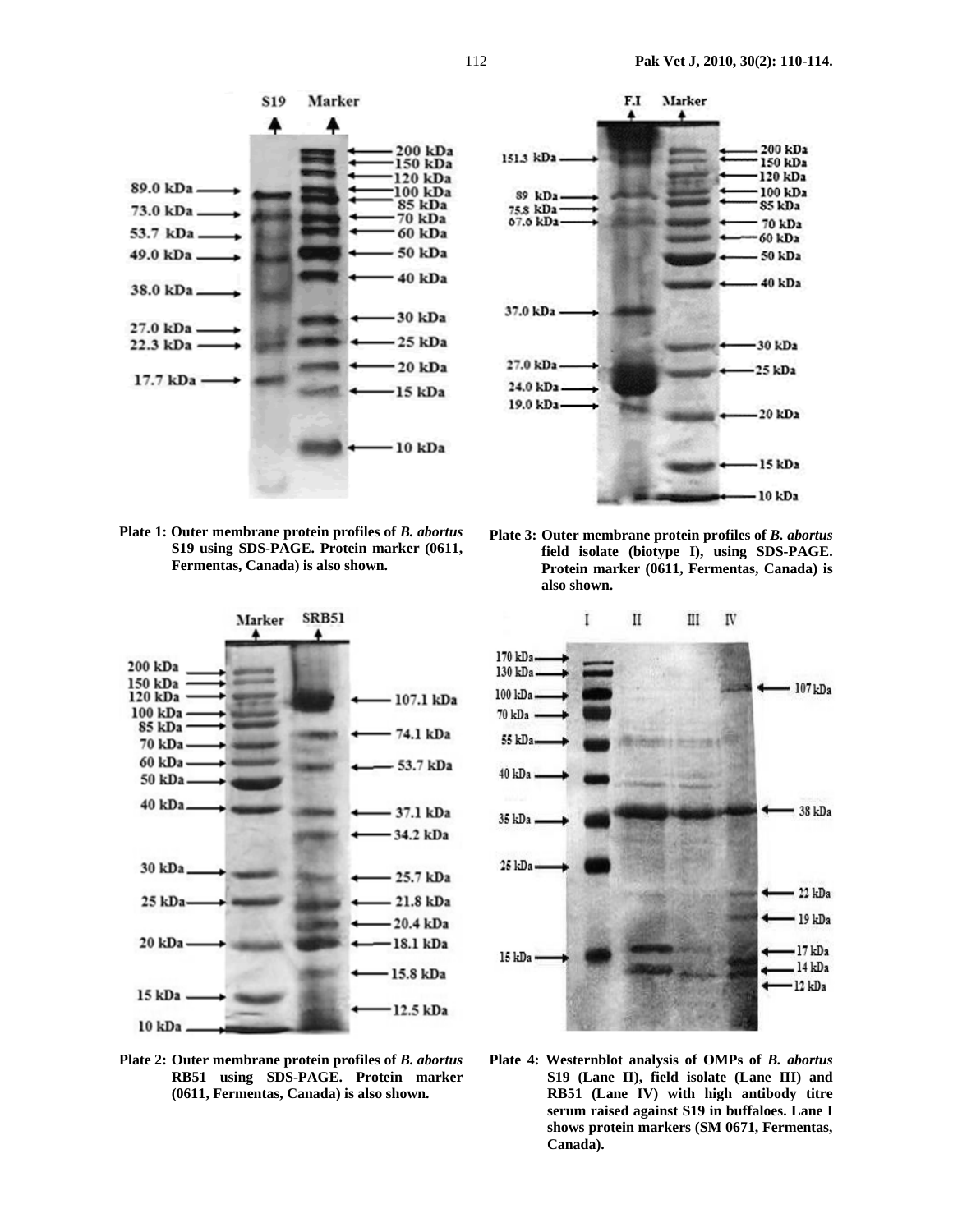Two immuno-reactive proteins i.e. 37.0 and 19.0 kDa were detected against RB51 antisera in all three strains. Furthermore, similar immnoreactive OMPs profiles of S19 and field isolate using RB51 were detected including 53.7, 49.0 37.0 and 19.0 kDa proteins. RB51 contained a distinct 107.0 kDa immunoreactive OMP. Immunoreactive proteins of 53.7 and 49.0 kDa were not detected by antiserum raised against RB51 in the Western blotting of RB51 OMPs (Plate 5).

Western immunoblot analysis of OMPs of all three strains using antiserum raised against field isolate showed common reactivity to 37.0 and 19 kDa proteins (Plate 6). Reactive intensity was higher for 37.0 kDa protein than 19.0 kDa. Two additional immuno-reactive proteins were detected in OMPs of RB51. These proteins had molecular weights of 34.0 and 16.5 kDa.

### **DISCUSSION**

OMPs of Brucella species were extracted successfully by removing inner membrane proteins through sarkosyl treatment in the present study. Previous studies (Dubray and Bezard, 1980; Santos *et al*., 1984) have extracted OMPs using different enzymatic and detergent treatments. Sarkosyl treatment is a single step procedure which has given good yield of OMPs from different strains of *B. abortus*. It also avoids enzymatic treatment which may alter the structure of the OMPs.

Distinct profiles of OMPs in three strains of Brucella seen in the present study indicate differences in their origin which could be used for differentiation of the strains. Previous studies (Winter *et al*., 1989) on OMPs of different *Brucella abortus* strains have shown 3 main groups including group-I proteins having molecular masses between 88-94 kDa, group-II between 36 and 38 kDa and group-III between 31 and 34 kDa and 25-27 kDa. Although most of OMPs seen in our study also fall in the same groups, there were two additional distinct protein groups not reported by these workers. These included higher molecular mass proteins (107.1 and 151.3 kDa) and low molecular weight proteins (<20 kDa). Low molecular weight proteins in Brucella species have also been reported by Tibor *et al*. (1999). Differences could be attributed to variations in bacterial strains and the method of OMP extraction.

Western immunoblot analysis using antisera raised against all three strains in buffaloes indicated an almost similar pattern of immunoreactive OMPs in S19 and field strain, which is supported by Munir (2009), who indicated that S19 was better protective than RB51 against experimental challenge in buffaloes. Different workers (Cloeckaert *et al*., 1990; Teresita and Cespedes, 2000) identified various OMPs from *Brucella* in Western blotting using both polyclonal and monoclonal antisera. Most of these OMPs were also found immuno-reactive in both vaccinal strains and field isolate using antisera raised in buffaloes.

The use of OMPs of Brucella in providing protection against experimental challenge in laboratory animals and cattle heifers has been reported earlier (Oliveira and Splitter, 1996; Montana *et al*., 1998; Pasquevich *et al*., 2009). Our study indicated two OMPs of molecular weight 37-38 and 19.0 kDa which were immuno-reactive



**Plate 5: Westernblot analysis of OMPs of** *B. abortus* **S19 (Lane II), SRB51 (Lane III) and field isolate (Lane IV) with high antibody titre serum raised against RB51 in buffaloes. Lane I shows protein markers (SM 1811, Fermentas, Canada).** 



**Plate 6: Westernblot analysis of OMPs of** *B. abortus* **S19 (Lane II), RB51 (Lane III) and field isolate (Lane IV) with high antibody titre serum raised against field isolates in buffaloes. Lane I shows protein markers (SM 0671, Fermentas, Canada).**